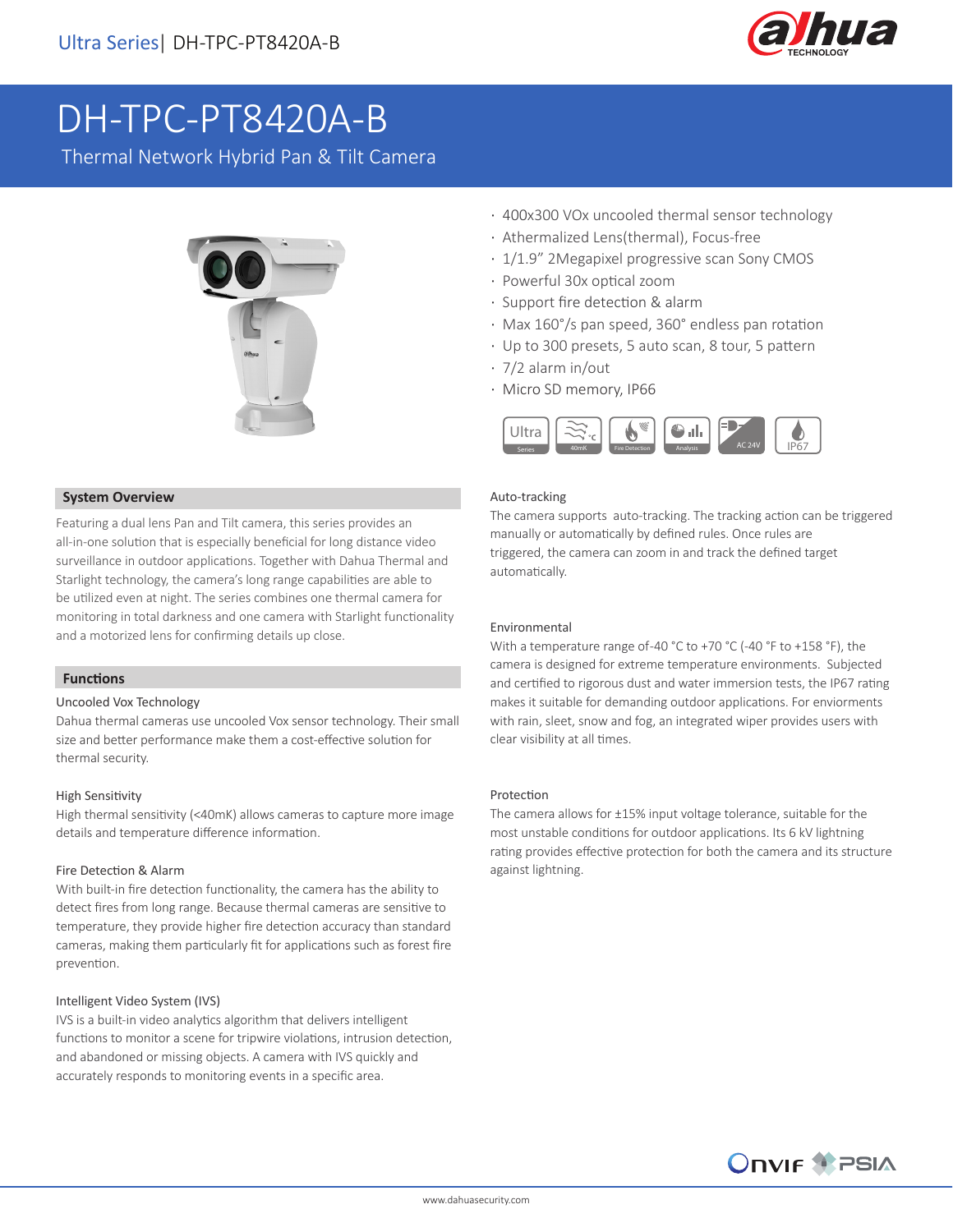## Ultra Series| DH-TPC-PT8420A-B



### **Technical Specification**

| Thermal Camera                                  |                                                                                            |                              |                               |  |
|-------------------------------------------------|--------------------------------------------------------------------------------------------|------------------------------|-------------------------------|--|
| <b>Image Sensor</b>                             | Uncooled VOx Microbolometer                                                                |                              |                               |  |
| <b>Effective Pixels</b>                         | 400(H)x300(V)                                                                              |                              |                               |  |
| Pixel Size                                      | 17um                                                                                       |                              |                               |  |
| Thermal Sensitivity(NETD)                       | <40mK@f/1.0                                                                                |                              |                               |  |
| <b>Spectral Range</b>                           | $7^{\sim}$ 14um                                                                            |                              |                               |  |
| <b>Image Setting</b>                            | Brightness/Sharpness/ROI/AGC/FFC/3D DNR                                                    |                              |                               |  |
| <b>Color Palettes</b>                           | 14(Whitehot/Blackhot/Ironrow/Icefire/<br>Fusion/Rainbow/Globow/Iconbow1/<br>lconbow2 .etc) |                              |                               |  |
| Thermal Lens                                    |                                                                                            |                              |                               |  |
| Lens Type                                       | Fixed                                                                                      |                              |                               |  |
| <b>Focus Control</b>                            | Athermalized, Focus-free                                                                   |                              |                               |  |
| Focal Length                                    | 35mm                                                                                       | 60mm                         | 100mm                         |  |
| Angle of View                                   | H:10.9°, V:8.2°                                                                            | H:6.5°, V:4.9°               | H:3.9°, V:2.9°                |  |
| Effective Distance $(1)$<br>Man(1.8m*0.5m)      | D(2):1300m<br>R(3):320m<br>(4) : 160m                                                      | D:2000m<br>R:510m<br>1:260m  | D:3000m<br>R:750m<br>1:380m   |  |
| <b>Effective Distance</b><br>Vehicle(2.3m*2.3m) | D:4000m<br>R:1000m<br>1:500m                                                               | D:6000m<br>R:1600m<br>1:800m | D:8800m<br>R:2300m<br>1:1200m |  |
| Visible Camera                                  |                                                                                            |                              |                               |  |
| Image Sensor                                    | 1/1.9" Sony CMOS                                                                           |                              |                               |  |
| <b>Effective Pixels</b>                         | 1944(H)x1092(V)                                                                            |                              |                               |  |

| Preset                                  | 300                                                                                                         |
|-----------------------------------------|-------------------------------------------------------------------------------------------------------------|
| PTZ Mode                                | 5 Auto Scan, 8 Tour, 5 Pattern, Auto Pan                                                                    |
| Speed Setup                             | Human-oriented focal length / speed adaptation                                                              |
| Power Up Action                         | Auto restore to previous PTZ and lens status<br>after power failure                                         |
| <b>Idle Motion</b>                      | Activate Preset / Scan / Tour / Pattern if there is no<br>command in the specified period                   |
| Protocol                                | DH-SD, Pelco-P/D (Auto recognition)                                                                         |
| Video                                   |                                                                                                             |
| Compression                             | <b>H.264 / MJPEG</b>                                                                                        |
| Frame Rate                              | Main Stream:<br>Thermal: 1280x1024(default) / 720P @1~25/30fps<br>Visible: 1080P(default) /720P @1~25/30fps |
|                                         | Sub Stream:<br>Thermal: 640x512(default) / 320x256 @1~25/30fps<br>Visible: CIF(default) / D1 @1~25/30fps    |
| <b>Bit Rate Control</b>                 | CBR / VBR                                                                                                   |
| <b>Bit Rate</b>                         | H.264: 640 ~8192Kbps                                                                                        |
| Day/Night                               | Auto(ICR) / Color / B/W                                                                                     |
| <b>BLC Mode</b>                         | BLC / HLC / WDR                                                                                             |
| White Balance                           | Auto / ATW / Indoor / Outdoor / Manual                                                                      |
| Noise Reduction                         | 3D DNR                                                                                                      |
| <b>Motion Detetion</b>                  | Off / On (4 zone, Rectangle)                                                                                |
| Region of Interest                      | Off / On (4 zone)                                                                                           |
| Electronic Image Stabilization<br>(EIS) | <b>NA</b>                                                                                                   |
| Defog                                   | Off $/$ On                                                                                                  |
| Digital Zoom                            | 19x                                                                                                         |
| Flip                                    | 180°                                                                                                        |
| Mirror                                  | Off / On                                                                                                    |
| <b>Privacy Masking</b>                  | Off / On (4 area, Rectangle)                                                                                |
| Audio                                   |                                                                                                             |
| Compression                             | G.711A / G.711Mu / AAC                                                                                      |
| Intelligence                            |                                                                                                             |
| <b>IVS</b>                              | Tripwire, Intrusion, Object Abandoned/Missing                                                               |
| Advanced Intelligent Functions          | Fire detection & alarm                                                                                      |
| <b>Tracking Trigger Mode</b>            | <b>ΝΑ</b>                                                                                                   |
| <b>Tracking Trigger Event</b>           | <b>ΝΑ</b>                                                                                                   |
|                                         |                                                                                                             |

Preset Speed Pan: 0.1° ~160° /s ;Tilt: 0.1° ~60° /s

| <b>Electronic Shutter Speed</b> | $1/1 \sim 1/30,000s$                      |
|---------------------------------|-------------------------------------------|
| Min. Illumination               | 0.001Lux@F1.5(Color), 0.0001Lux@F1.5(B/W) |
| S/N Ratio                       | More than 55dB                            |
| <b>IR Distance</b>              | 150m (492ft)                              |
| IR On/Off Control               | Auto / Manual                             |
| <b>IR LEDS</b>                  | 9                                         |
| Visible Lens                    |                                           |
| Focal Length                    | $6^\sim 180$ mm                           |
| Max Aperture                    | $F1.5 \sim F4.3$                          |
| Angle of View                   | $H: 59^{\circ} \approx 2.4^{\circ}$       |
| Optical Zoom                    | 30x                                       |
| <b>Focus Control</b>            | Auto / Manual                             |
| <b>Close Focus Distance</b>     | 100mm~ 1000mm (0.33ft~3.28ft)             |
| <b>PTZ</b>                      |                                           |
| Pan/Tilt Range                  | Pan: 0° ~ 360° endless; Tilt: -90° ~ 40°  |
| <b>Manual Control Speed</b>     | Pan: 0.1° ~160° /s; Tilt: 0.1° ~60° /s    |